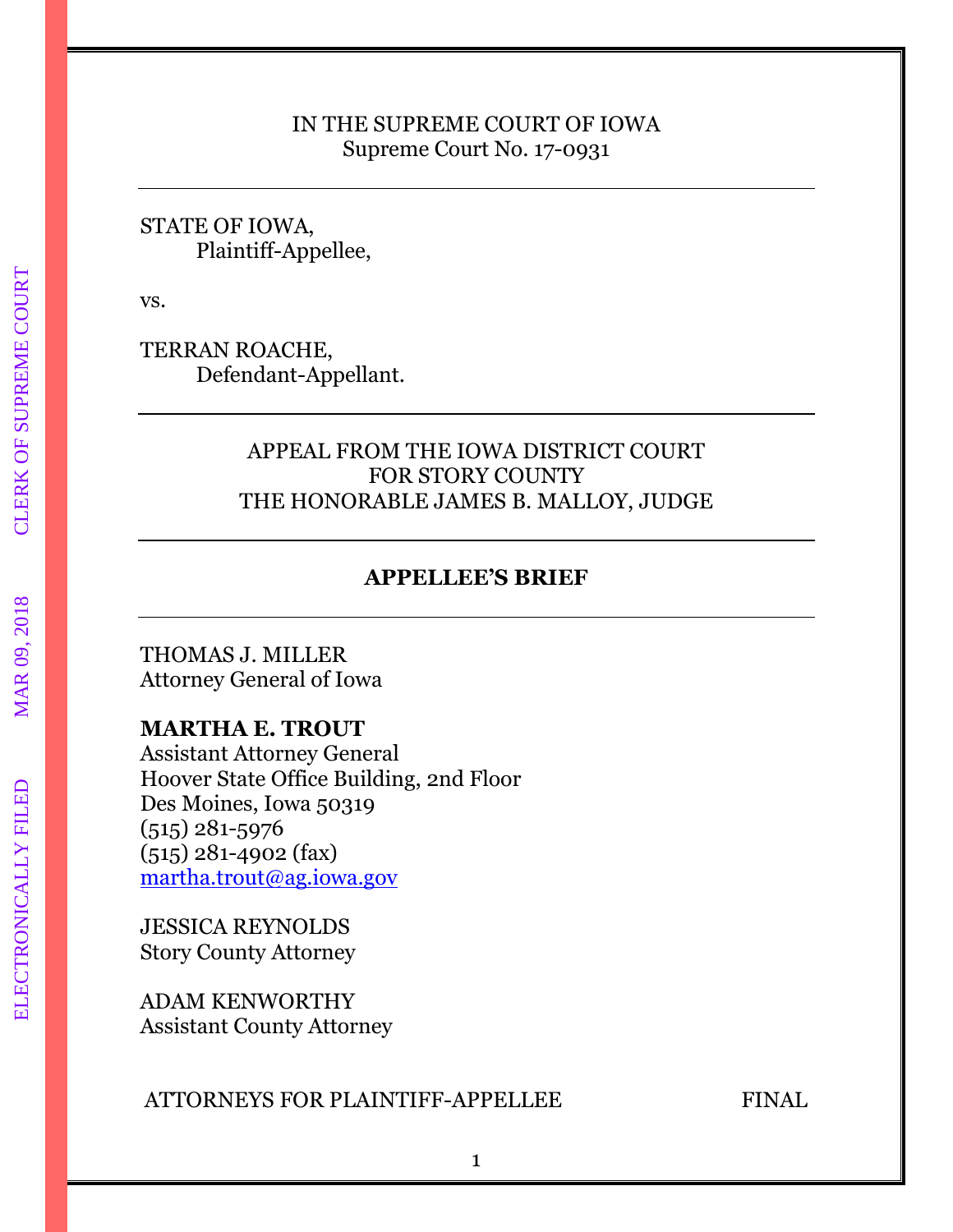# **TABLE OF CONTENTS**

| STATEMENT OF THE ISSUE PRESENTED FOR REVIEW  5                                                                |  |
|---------------------------------------------------------------------------------------------------------------|--|
|                                                                                                               |  |
|                                                                                                               |  |
|                                                                                                               |  |
|                                                                                                               |  |
| I. The District Court Acted Within Its Discretion in<br>Ordering the Defendant to Pay \$1900 in Restitution 7 |  |
|                                                                                                               |  |
|                                                                                                               |  |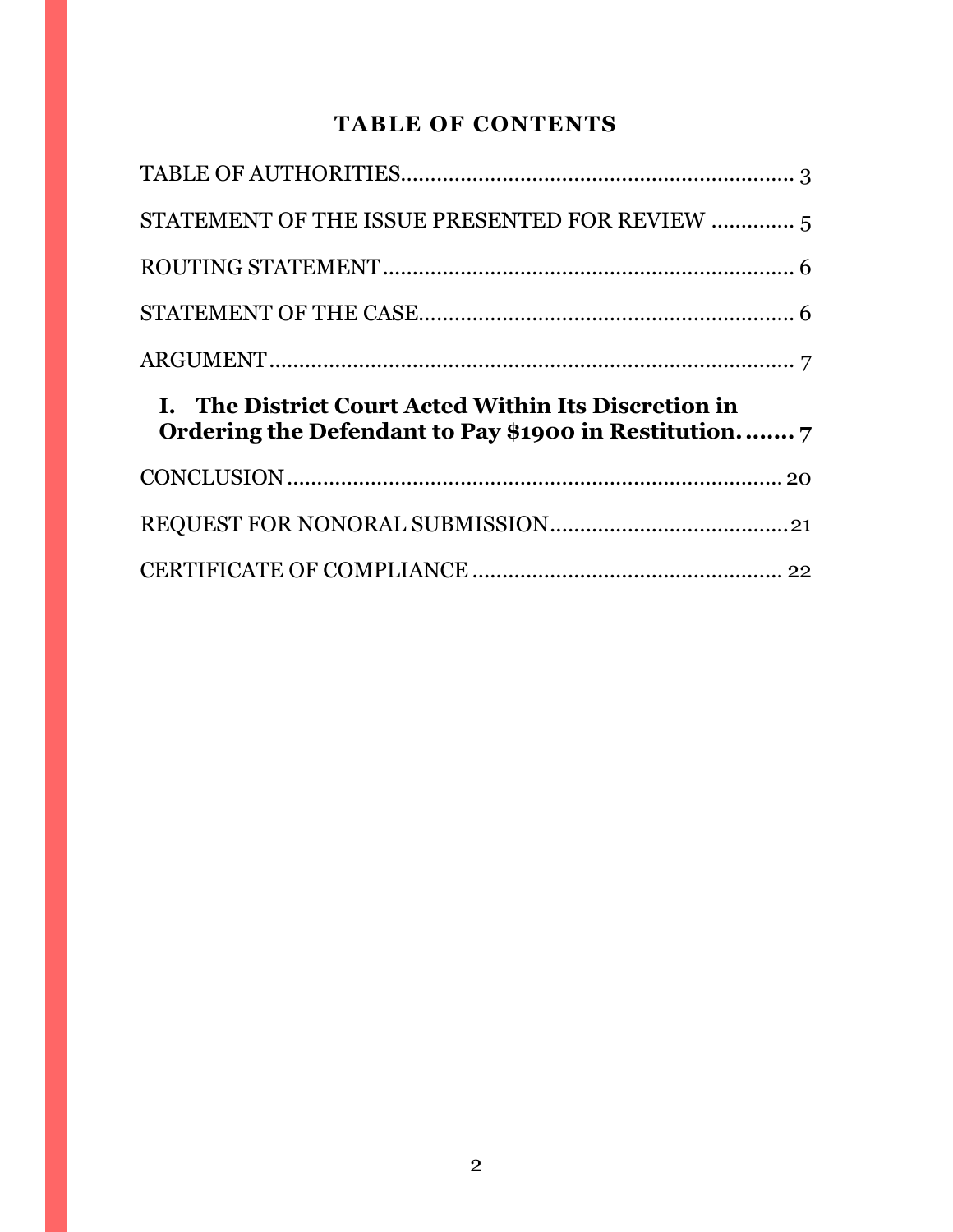# **TABLE OF AUTHORITIES**

# <span id="page-2-0"></span>**Federal Case**

| Zuchowicz v. United States, 140 F.3d 381 (2d Cir.1998) 14                    |
|------------------------------------------------------------------------------|
| <b>State Cases</b>                                                           |
| Hamilton v. Mercantile Bank of Cedar Rapids, 621 N.W.2d 401                  |
| <i>In Re J.S.</i> , No. 13-0174, 2013 WL 5291959                             |
| Kelly v. Sinclair Oil Corp., 476 N.W.2d 341 (Iowa 1991)                      |
|                                                                              |
|                                                                              |
| Spreitzer v. Hawkeye State Bank, 779 N.W.2d 726 (Iowa 2009)13                |
| State v. Adams, 810 N.W.2d 365 (Iowa 2012) 11, 14                            |
|                                                                              |
| <i>State v. Bonstetter,</i> 637 N.W.2d 161 (Iowa 2001)  7, 9, 15, 16, 17, 20 |
| <i>State v. Breen, No.</i> 14-0526, 2015 WL4481662                           |
|                                                                              |
|                                                                              |
|                                                                              |
|                                                                              |
|                                                                              |
|                                                                              |
|                                                                              |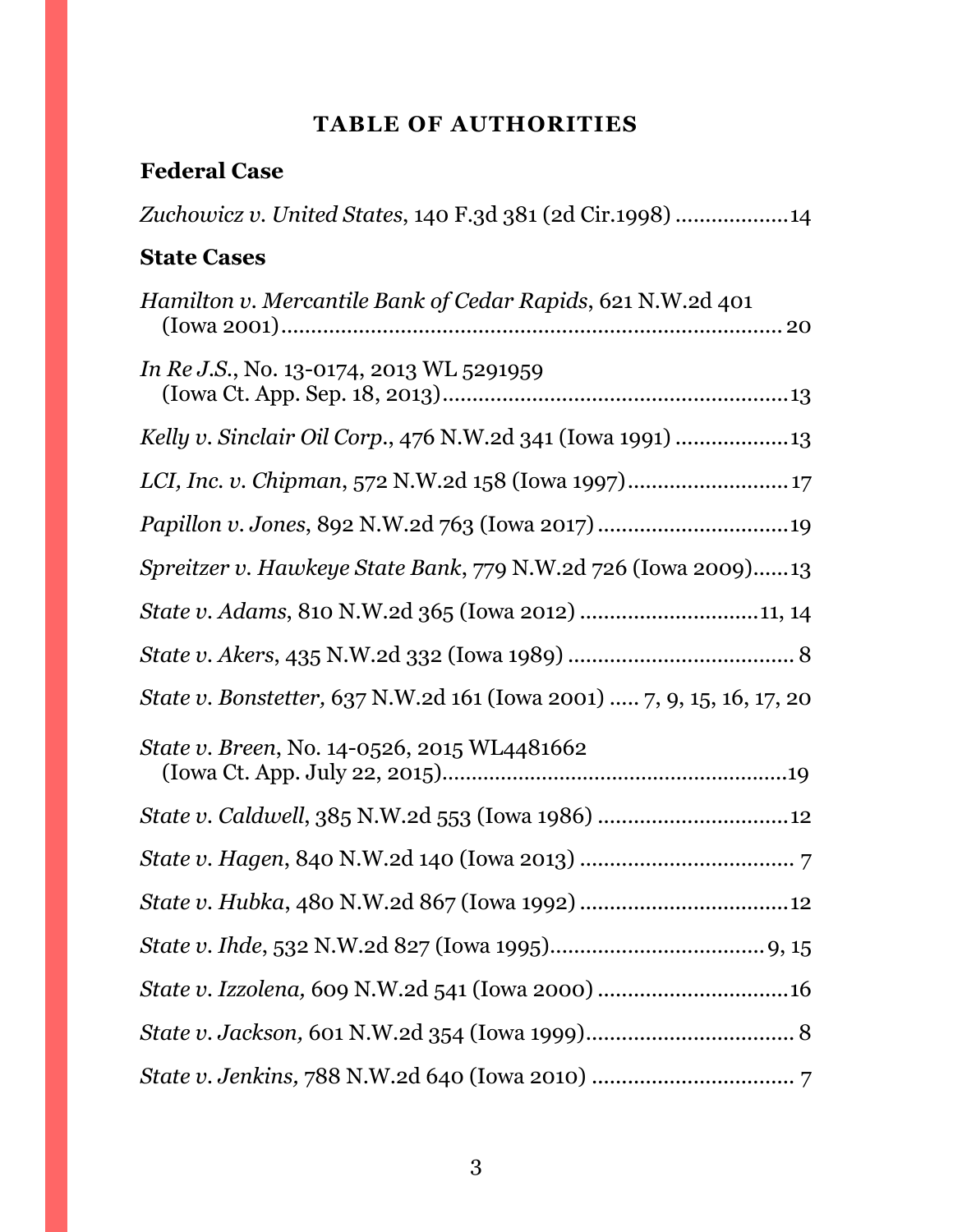| State v. Wullner, 401 N.W.2d 214 (Iowa App.1986) 12            |  |
|----------------------------------------------------------------|--|
|                                                                |  |
| Thompson v. Kaczinski, 774 N.W.2d 829 (Iowa 2009) 12, 13, 14   |  |
| <i>Weatherwax v. Koontz, 545 N.W.2d 522 (Iowa 1996) 18, 19</i> |  |

# **State Statutes**

| <b>State Rules</b> |  |
|--------------------|--|
|                    |  |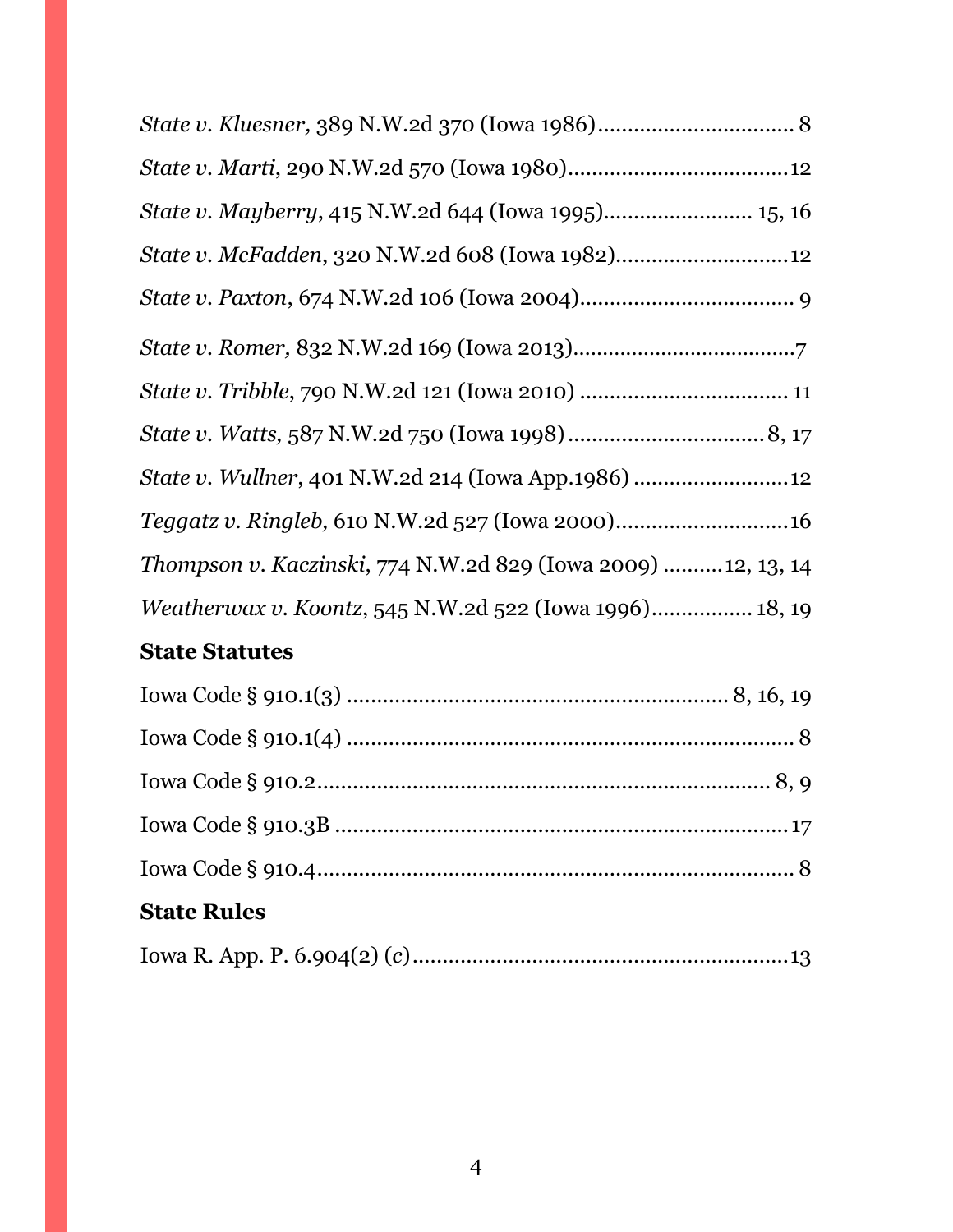#### <span id="page-4-0"></span>**STATEMENT OF THE ISSUE PRESENTED FOR REVIEW**

#### **I. The District Court Acted Within Its Discretion in Ordering the Defendant to Pay \$1900 in Restitution.**

*Zuchowicz v. United States*, 140 F.3d 381 (2d Cir.1998) *State v. Adams*, 810 N.W.2d 365 (Iowa 2012) *Hamilton v. Mercantile Bank of Cedar Rapids*, 621 N.W.2d 401 (Iowa 2001) *Kelly v. Sinclair Oil Corp*., 476 N.W.2d 341 (Iowa 1991) *State v. Kluesner,* 389 N.W.2d 370 (Iowa 1986) *LCI, Inc. v. Chipman*, 572 N.W.2d 158 (Iowa 1997) *Papillon v. Jones*, 892 N.W.2d 763 (Iowa 2017) *Spreitzer v. Hawkeye State Bank*, 779 N.W.2d 726 (Iowa 2009) *State v. Akers*, 435 N.W.2d 332 (Iowa 1989) *State v. Bonstetter,* 637 N.W.2d 161 (Iowa 2001) *State v. Breen*, No. 14-0526, 2015 WL4481662

(Iowa Ct. App. July 22, 2015) *State v. Caldwell*, 385 N.W.2d 553 (Iowa 1986) *State v. Hagen*, 840 N.W.2d 140 (Iowa 2013) *State v. Hubka*, 480 N.W.2d 867 (Iowa 1992) *State v. Ihde*, 532 N.W.2d 827 (Iowa 1995) *State v. Izzolena,* 609 N.W.2d 541 (Iowa 2000) *State v. Jackson,* 601 N.W.2d 354 (Iowa 1999) *State v. Jenkins,* 788 N.W.2d 640 (Iowa 2010) *State v. Marti*, 290 N.W.2d 570 (Iowa 1980) *State v. Mayberry*, 415 N.W.2d 644 (Iowa 1995) *State v. McFadden*, 320 N.W.2d 608 (Iowa 1982) *State v. Paxton*, 674 N.W.2d 106 (Iowa 2004) *State v. Romer,* 832 N.W.2d 169 (Iowa 2013) *State v. Tribble*, 790 N.W.2d 121 (Iowa 2010) *State v. Watts,* 587 N.W.2d 750 (Iowa 1998) *State v. Wullner*, 401 N.W.2d 214 (Iowa App.1986) *Teggatz v. Ringleb,* 610 N.W.2d 527 (Iowa 2000) *In Re J.S.*, No. 13-0174, 2013 WL 5291959 (Iowa Ct. App. Sep. 18, 2013)

*Thompson v. Kaczinski*, 774 N.W.2d 829 (Iowa 2009) *Weatherwax v. Koontz*, 545 N.W.2d 522 (Iowa 1996) Iowa Code § 910.1(4)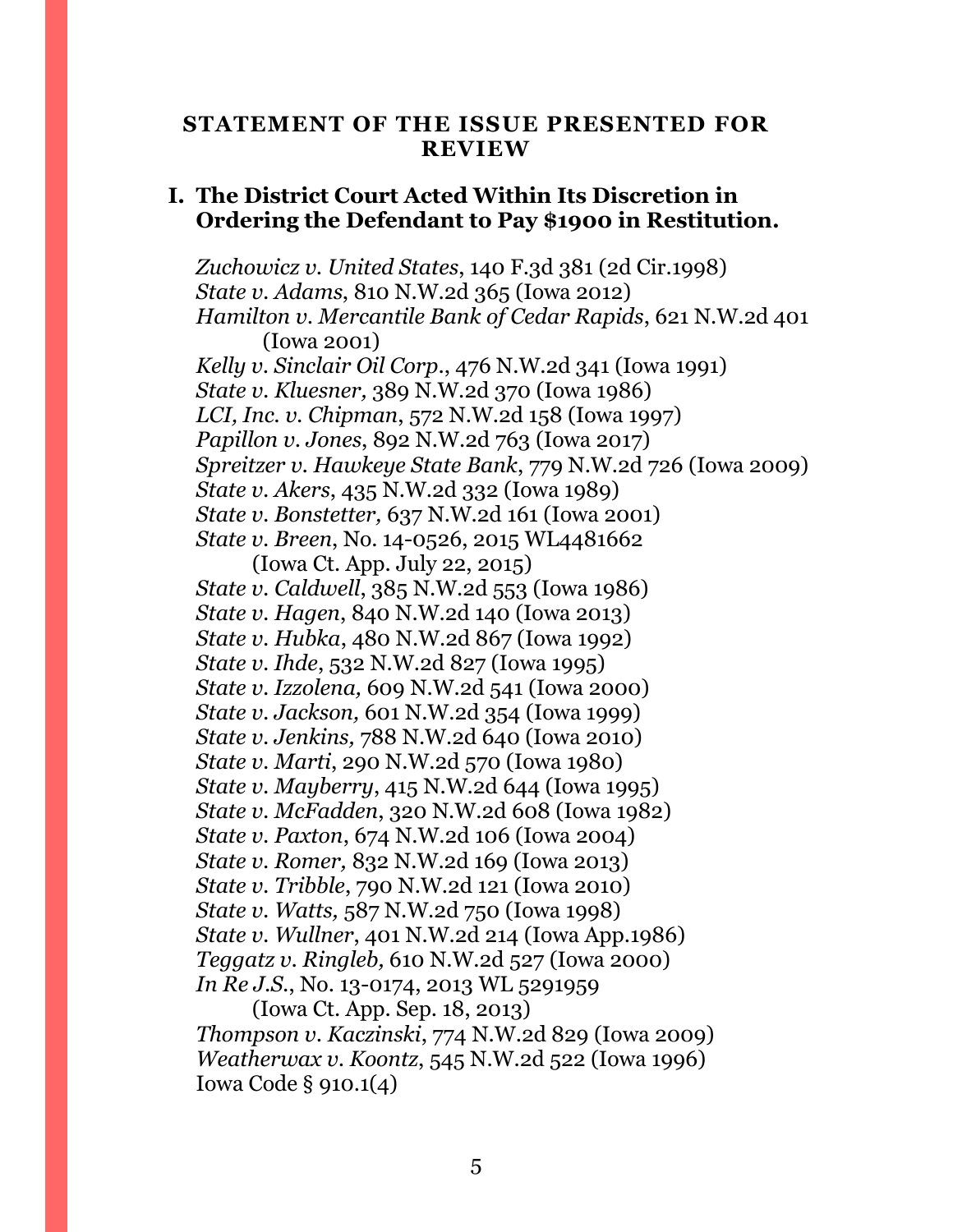Iowa Code § 910.1(3) Iowa Code § 910.2 Iowa Code § 910.3B Iowa Code § 910.4 Iowa R. App. P. 6.904(2) (*c*)

#### **ROUTING STATEMENT**

<span id="page-5-0"></span>This case can be decided based on existing legal principles. Transfer to the Court of Appeals would be appropriate. Iowa R. App. P.  $6.1101(3)$ .

### **STATEMENT OF THE CASE**

#### <span id="page-5-1"></span>**Nature of the Case**

Terran Roache appeals the district court's order regarding restitution. The Honorable James B. Malloy presided at the restitution hearing in Story County, Iowa. The issue in the appeal is whether the court erred in ordering Roache to pay \$1900 in restitution for a commercial driver's license study guide that was stolen from a car and never recovered.

### **Course of Proceedings**

The State accepts the defendant's course of proceedings as adequate and essentially correct. Iowa R. App. P. 6.903(3).

#### **Facts**

Roache admitted he burglarized a vehicle with the intent to commit a theft. Written Plea  $(1/5/17)$ ; App. 10-12.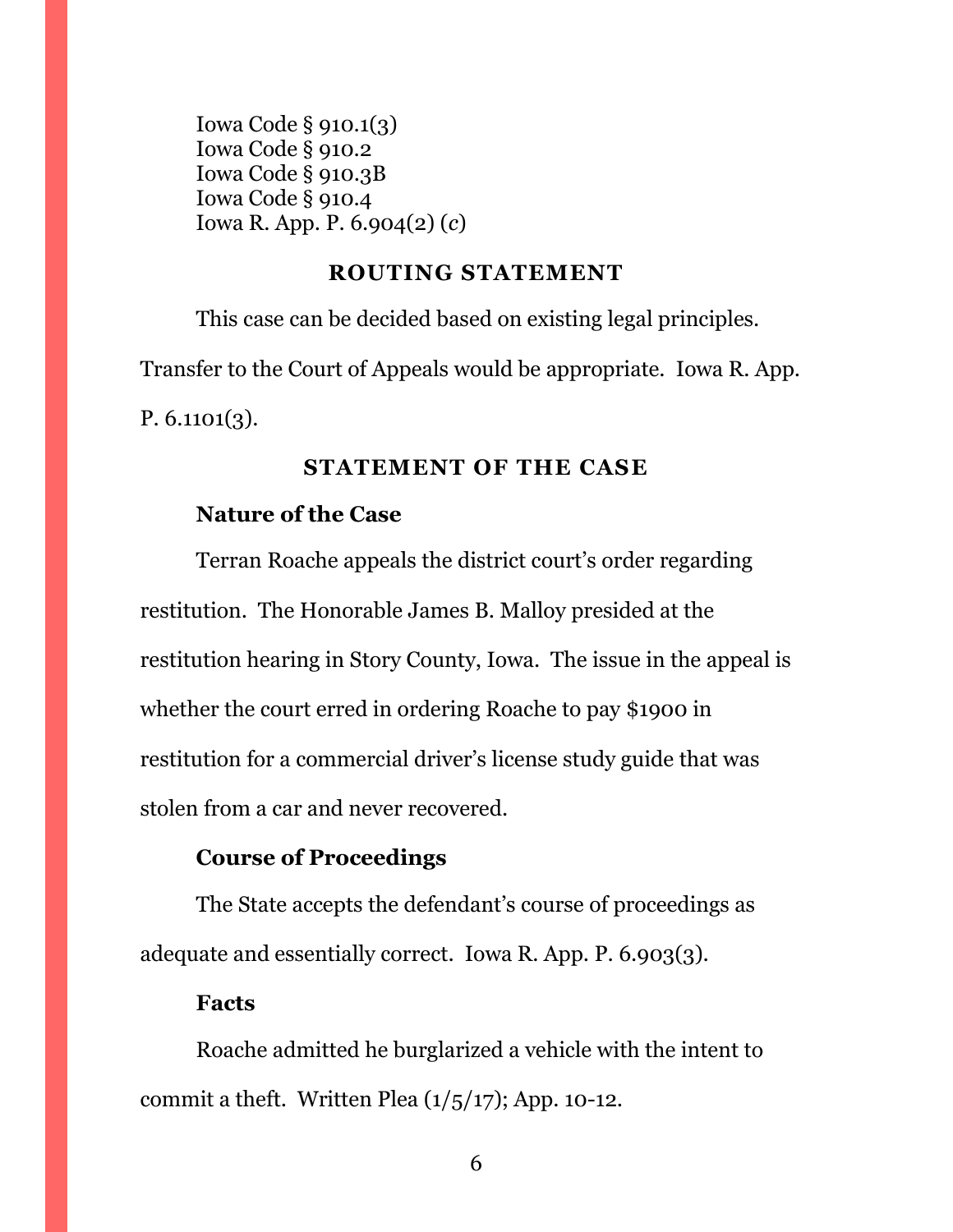#### **ARGUMENT**

#### <span id="page-6-1"></span><span id="page-6-0"></span>**I. The District Court Acted Within Its Discretion in Ordering the Defendant to Pay \$1900 in Restitution.**

#### **Preservation of Error**

The State does not contest error preservation. Objection to Rest. (4/10/17); App. 18.

### **Standard of Review**

An appellate court reviews restitution orders for correction of errors at law. *State v. Hagen*, 840 N.W.2d 140, 144 (Iowa 2013) (citing *State v. Jenkins,* 788 N.W.2d 640, 642 (Iowa 2010)). In reviewing a restitution order "we determine whether the court's findings lack substantial evidentiary support, or whether the court has not properly applied the law." *State v. Bonstetter,* 637 N.W.2d 161, 165 (Iowa 2001). Questions of statutory interpretation also are reviewed for correction of errors at law. *State v. Romer,* 832 N.W.2d 169, 174 (Iowa 2013).

#### **Merits**

The district court's restitution order must be affirmed. The district court followed the law when it determined the value of the commercial driver's license (CDL) study guide was \$1900. As such, there is no basis to reverse the district court's ruling.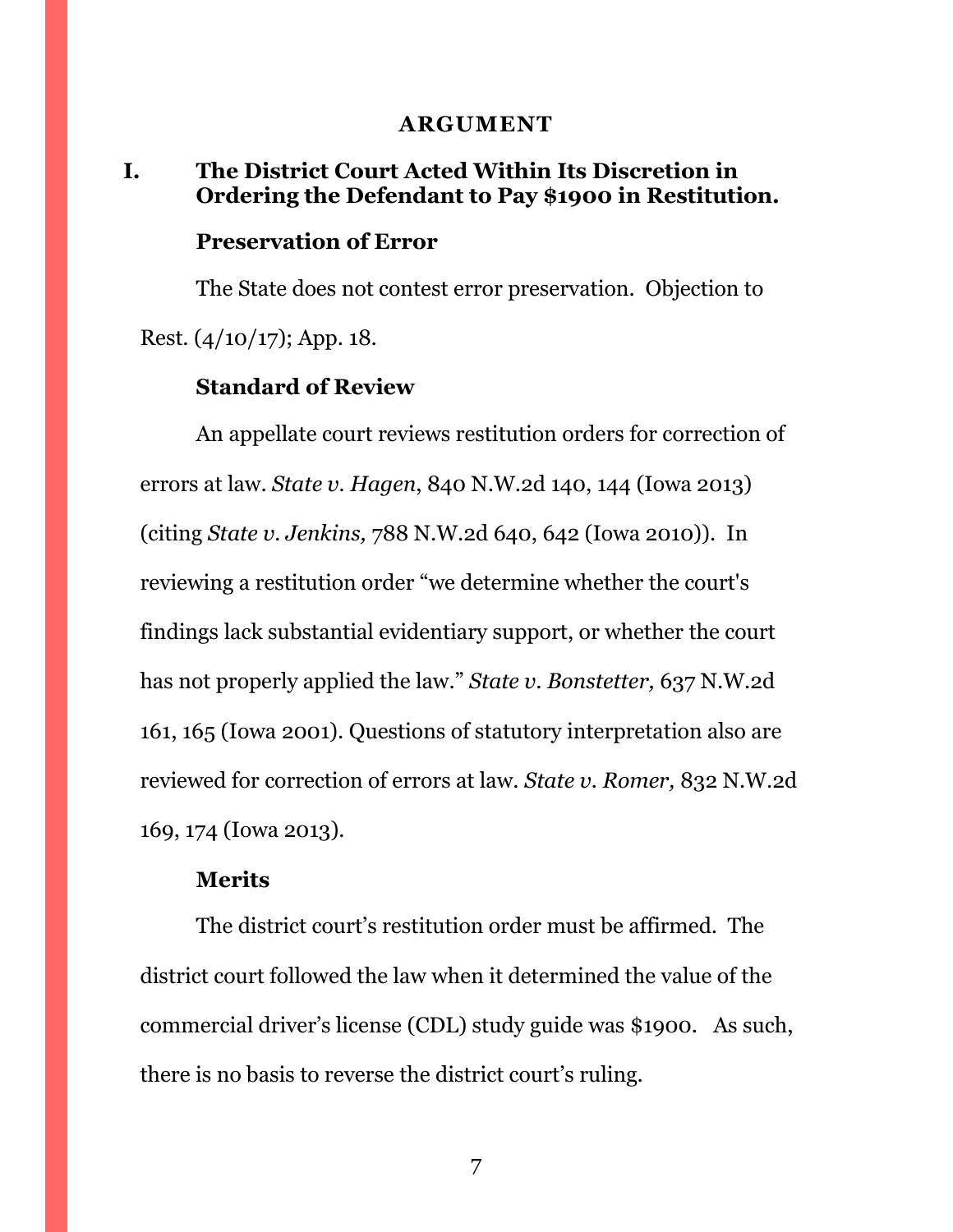Restitution is "a creature of statute" and is codified in Iowa Code chapter 910. *State v. Akers*, 435 N.W.2d 332, 335 (Iowa 1989), Iowa Code ch. 910. A district court is mandated by statute to impose restitution in "all criminal cases in which there is a plea of guilty, verdict of guilty, or a special verdict upon which a judgment of conviction is entered." Iowa Code § 910.2; *see also State v. Jackson,* 601 N.W.2d 354, 356 (Iowa 1999) (finding that restitution must be ordered by sentencing judge for correctional fees certified by county sheriff); *State v. Watts,* 587 N.W.2d 750, 751 (Iowa 1998) (noting that restitution is mandatory when a defendant pleads guilty); *Kluesner,* 389 N.W.2d at 373 (requiring that sentencing court order restitution where defendant pled guilty and was granted a deferred judgment).

Iowa Code section 910.1(4) defines restitution as the "payment of pecuniary damages to a victim in an amount and in the manner provided by the offender's plan of restitution." Iowa Code § 910.4. Pecuniary damages are "all damages. . . a victim could recover . . . in a civil action arising out of the same facts or event" except punitive damages and damages for pain and suffering, mental anguish, and loss of consortium. Iowa Code § 910.1(3). This definition indicates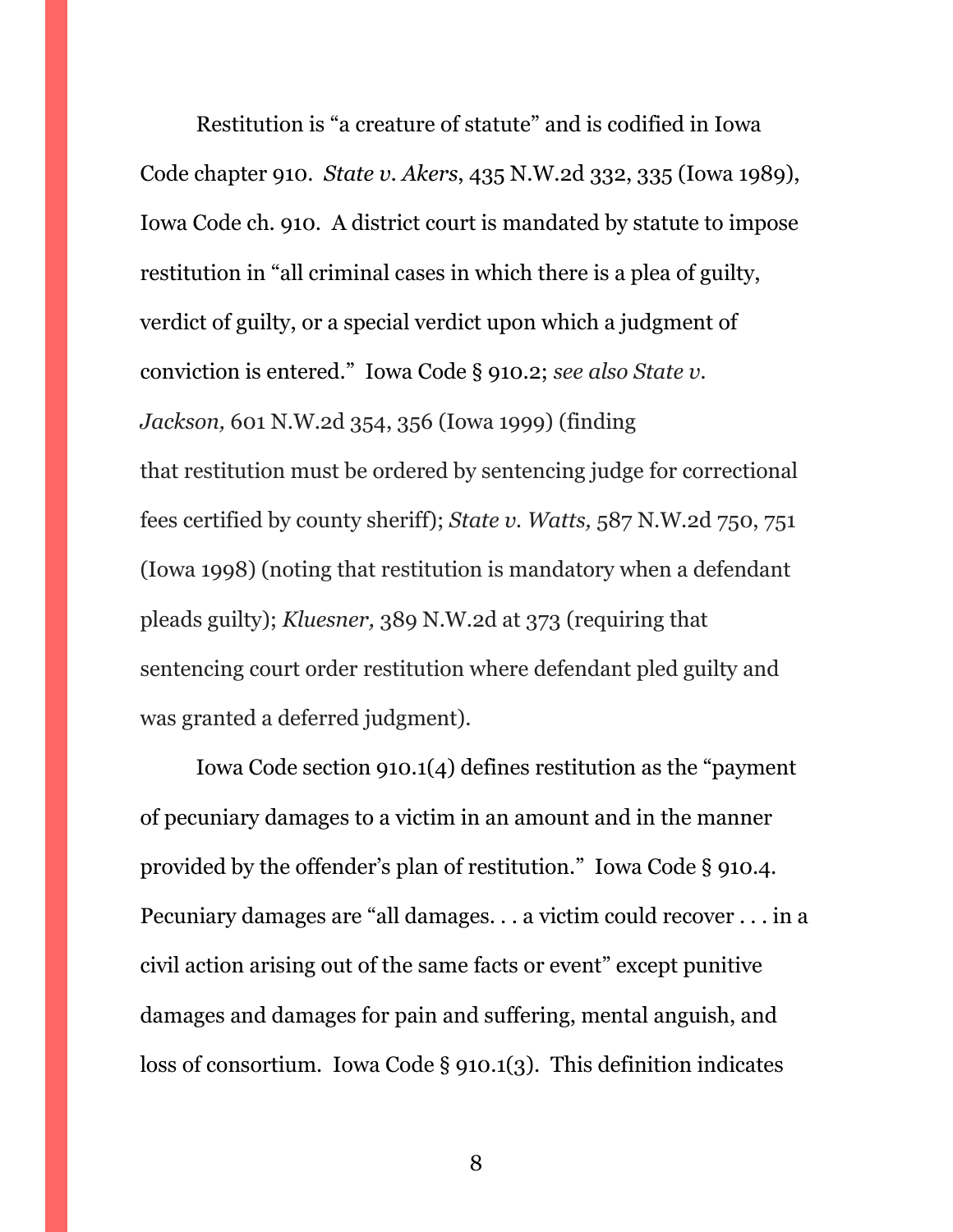the legislature intended that restitution to a victim depends on what the victim could obtain in a civil cause of action against the defendant. *State v. Paxton*, 674 N.W.2d 106, 108-09 (Iowa 2004).

A restitution order must rest on a causal connection between the amount of restitution sought and the offender's criminal activities. *State v. Bonstetter*, 637 N.W.2d 161, 165-66 (Iowa 2001). Any damages that are "causally related to the criminal activities may be included in the restitution order." *Id*. at 166. A restitution order is not excessive if it bears a reasonable relationship to the damage caused by the offender's criminal act. *State v. Ihde*, 532 N.W.2d 827, 829 (Iowa 1995). This relationship must be shown by a preponderance of the evidence. Iowa Code § 910.2.

Roache complains that the court erred when it ordered him to pay \$1900 to Jordan Hagedorn for a CDL study guide that was taken from Hagedorn's vehicle during a crime spree in which Roache engaged in October 2016. At the restitution hearing, Jordan Hagedon stated that he enrolled in a class through Northland CDL Training and Licensing to obtain his CDL. Rest. Tr. p. 5, lines 15-20, p. 7, lines 2-20, Exhs. 4, 5; App. 19-22. Northland issued Hagedon an inspection study guide that was a published, marked, and copyrighted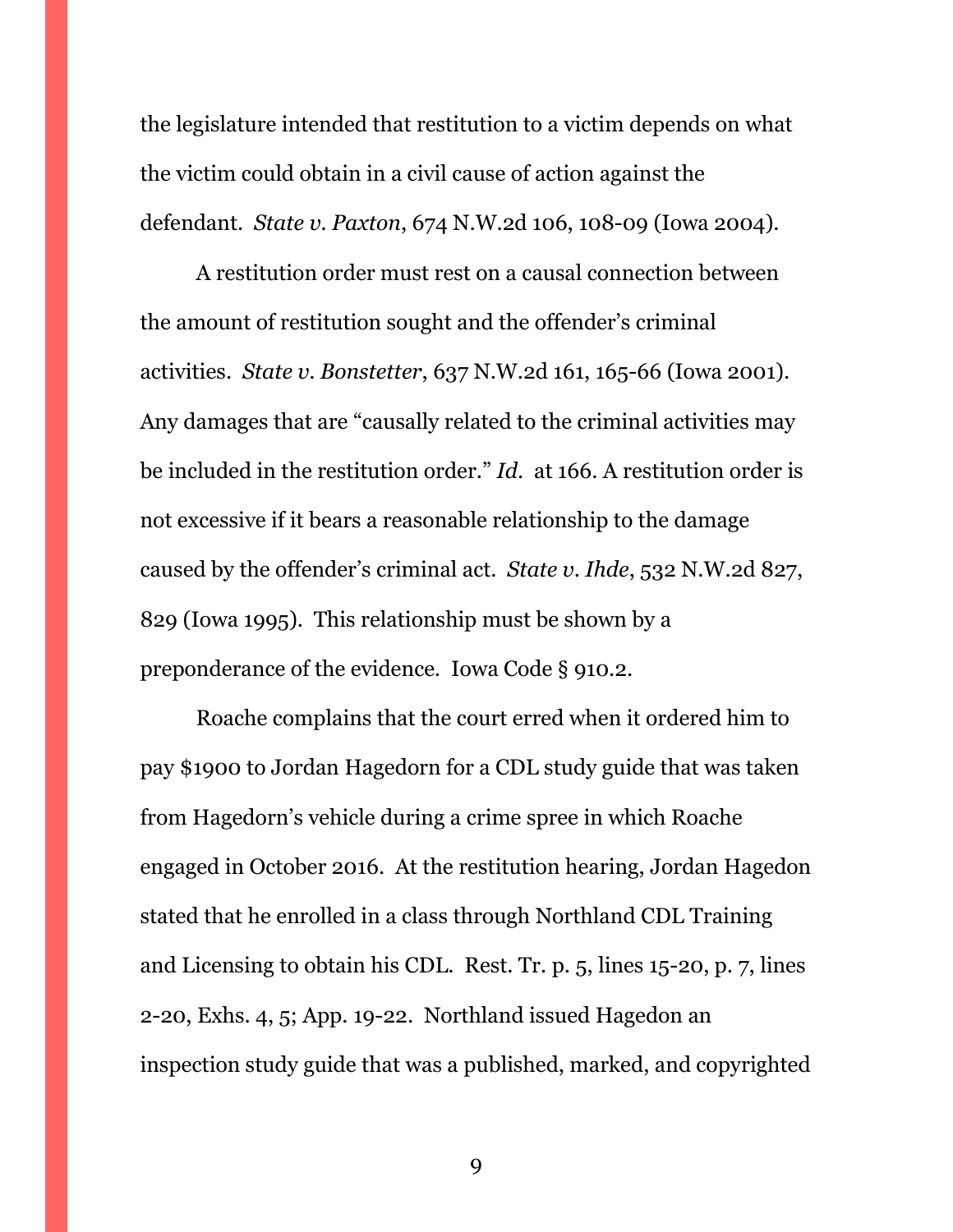booklet that was the sole property of Northland CDL Training. Exh. 4; App. 19-20. Under the terms of Hagedon's contract with Northland that he signed on September 22, 2016 – before the crime occurred -- Hagedon understood he would be subject to a fine if he did not return the study guide to Northland. Exh. 4; App. 19-20. After Hagedon reported the car burglary and theft of the back pack to police, Hagedon also reported the theft of the study guide to Northland CDL Training and Licensing. Exh. 5; App. 21-22. He later learned that the fine for not returning the study guide was \$1900. Exh. 5; App. 21-22. That is the amount that the State sought and the district court ordered as restitution. Order (5/20/17); App. 23-24. The district court acted properly when it found that but for Roache's criminal actions, Hagedon would not have been assessed the \$1900 "fine." Order  $(5/20/17)$ ; App. 23-24. The district court committed no error.

Roache disputes the court's findings and challenges the court's order in several respects. Roache initially claims that he is not liable for the totality of the harm caused. He contends that although he stole the backpack containing the study guide, Hagedon signed the document requiring him to pay the \$1900. Def. Brief at 16.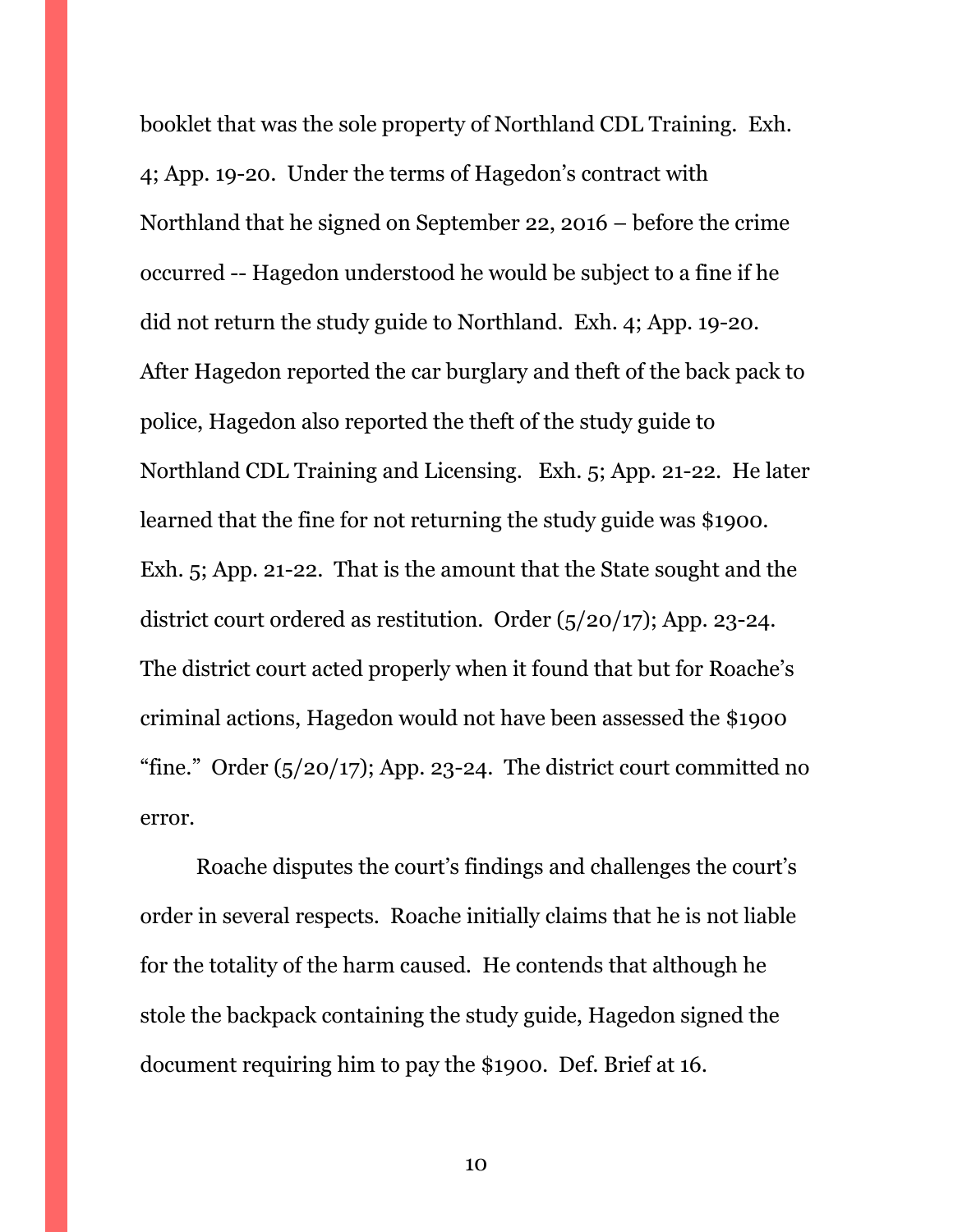According to Roache, had Hagedon not signed the document imposing the \$1900 after the burglary occurred, the "damages from the loss would have been negligible." Def. Brief at 16. This is not the case because Roache caused the damage. He is responsible for the loss of the study guide and because of this, he is responsible for the amount to which Hagedon and Northland contracted.

In *State v. Adams*, the Iowa Supreme Court found that when causation is an issue in a criminal case, "our law normally requires us to consider if the criminal act was a factual cause of the harm." *Adams*, 810 N.W.2d at 372 (citing *State v. Tribble*, 790 N.W.2d 121, 126-27 (Iowa 2010)). The *Adams* court continued that "where multiple acts contribute to cause a consequence, the determination of factual causation turns simply on whether 'the harm would not have occurred absent [the defendant's] conduct." *Id*. Without question, the theft of the study guide would not have occurred without Roache's conduct. Roache's attempts to shift the blame for the \$1900 loss to Hagedon because he signed the document after the crime does not impact the analysis. At the time the crime occurred, if the study guide was lost, Hagedon knew and acknowledged there would be a penalty for not returning it. Exh. 4; App. 19-21. Because Roache is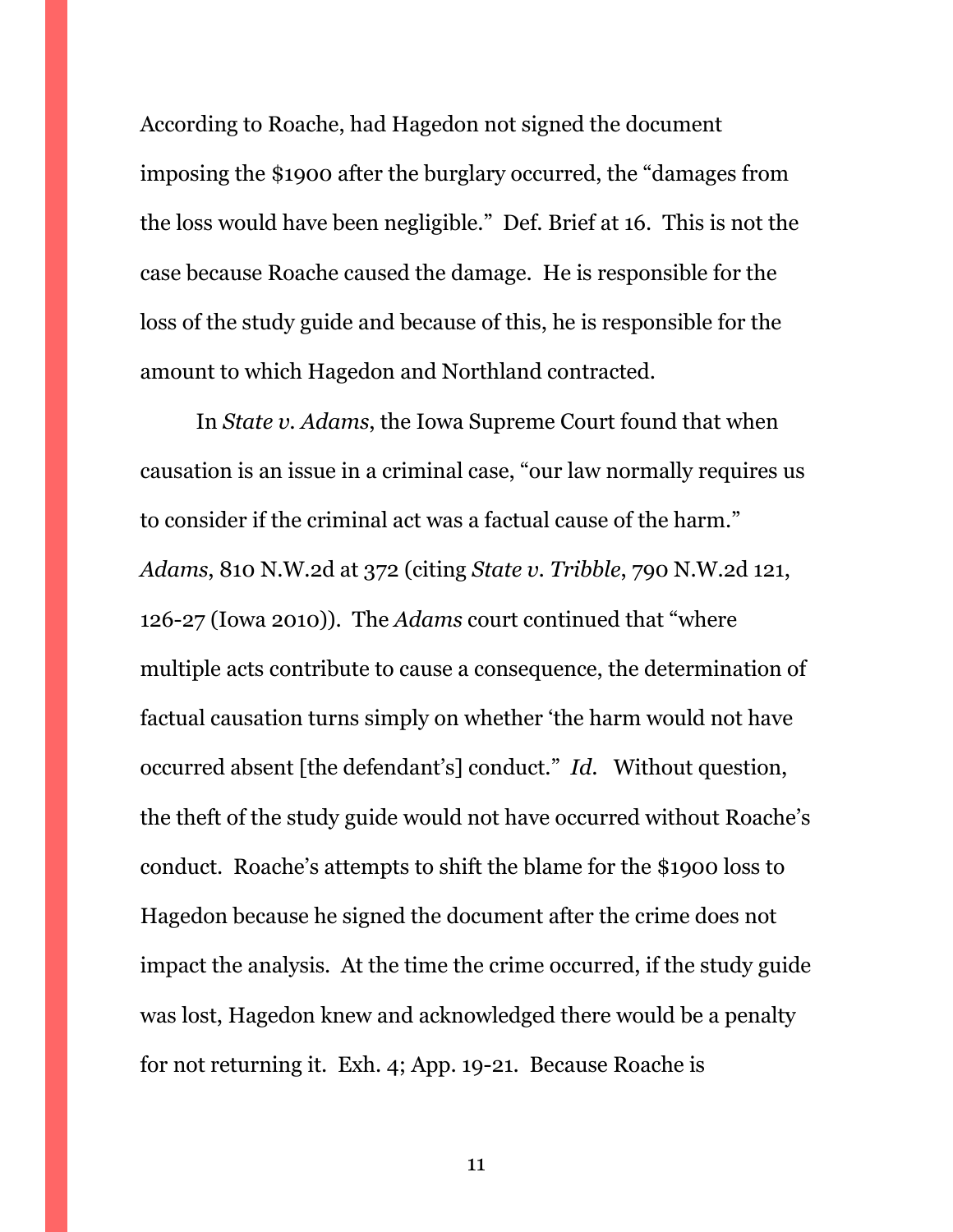responsible for the loss of that study guide, he must also pay restitution. Exh. 4; App. 19-21.

Roache also contends that "substantial evidence does not support a finding of legal causation." Def. Brief at 18. Roache argues that Hagedon's damages are "limited to those proximately caused" by his conduct. Def. Brief at 18. The State acknowledges that it has long been the law in Iowa that the definition of "proximate cause" in criminal cases was held to be identical to the definition in civil cases. *State v. Caldwell*, 385 N.W.2d 553, 556 (Iowa 1986); *State v. McFadden*, 320 N.W.2d 608, 613 (Iowa 1982); *State v. Marti*, 290 N.W.2d 570, 584-86 (Iowa 1980); *State v. Wullner*, 401 N.W.2d 214, 219 (Iowa App.1986). Prior to *Thompson v. Kaczinski*, 774 N.W.2d 829 (Iowa 2009), the general rule was that a defendant's conduct is the proximate cause of injury or death to another if (1) his conduct is a "substantial factor" in bringing about the harm and (2) there is no other rule of law relieving the defendant of liability because of the manner in which his conduct resulted in the harm. *State v. Hubka*,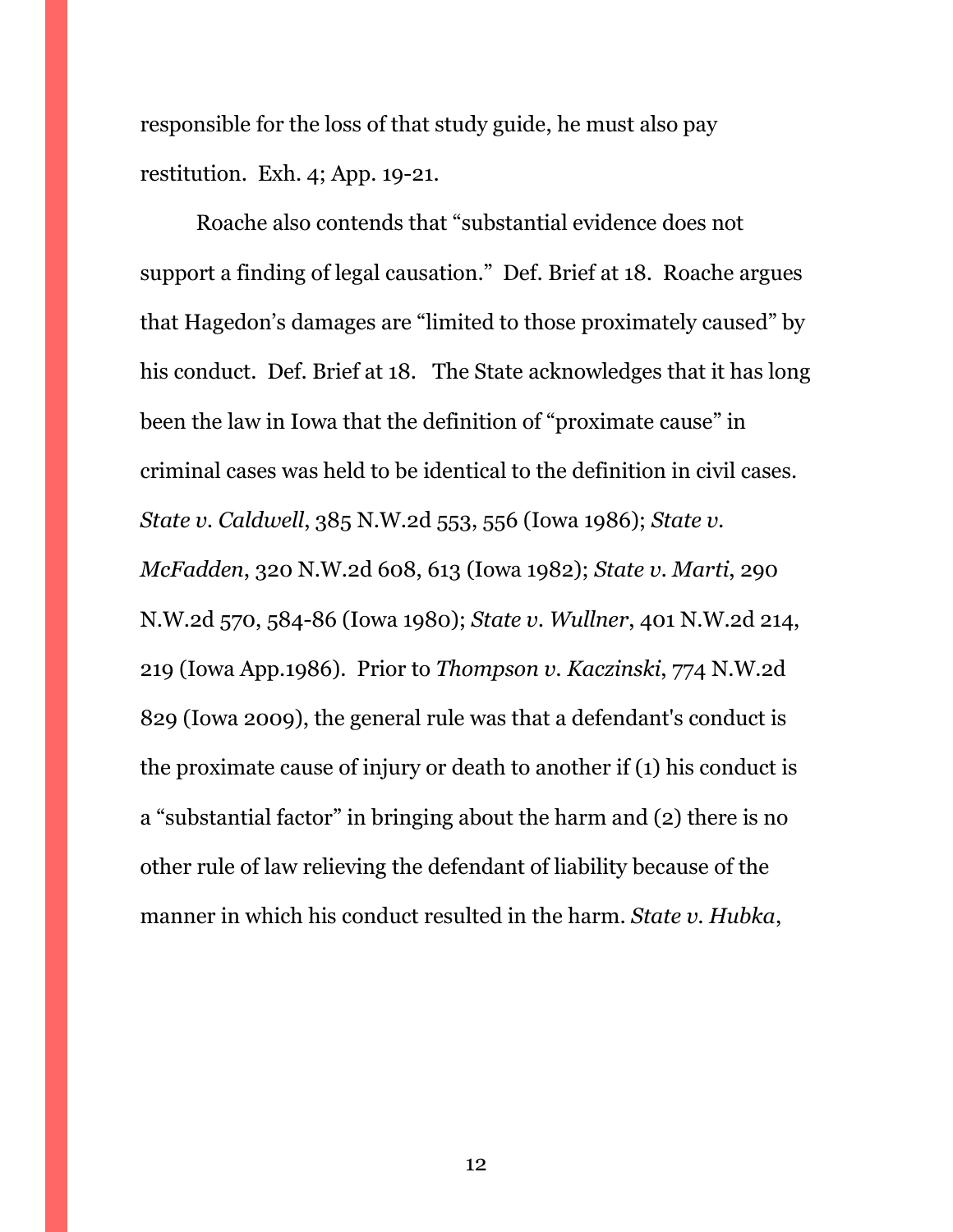480 N.W.2d 867, 869 (Iowa 1992) (citing *Kelly v. Sinclair Oil Corp*., 476 N.W.2d 341, 349 (Iowa 1991))<sup>1</sup>.

Under the facts of this case, it is undisputed that Roache broke into Hagedon's vehicle and stole a back pack containing the CDL study guide. As such, Roache's conduct was a substantial factor in the loss of the study guide.

In *Thompson v. Kaczinski*, 774 N.W.2d 829, 836-38 (Iowa 2009), the Iowa Supreme Court articulated a new causation standard and adopted a risk-based standard. Stated in terms of risk, this principle limits the scope of liability for tortious conduct by requiring the conduct to have "enhanced (at the time the defendant acted) the chances of the harm occurring or that it would increase the chances  $[(risk)]$  of a similar accident  $[(\text{harm})]$  in the future if the defendant should repeat the same wrong." *Spreitzer v. Hawkeye State Bank*,

 $\overline{a}$ 

<sup>1</sup> The State notes that *Kelly v. Sinclair Oil Corp*., 476 N.W.2d 341, 349 (Iowa 1991) was abrogated by the *Kaczinski* decision. *Kaczinski*, 774 N.W.2d at 838-39. The State also notes that in *In Re J.S.*, No. 13-0174, 2013 WL 5291959 (Iowa Ct. App. Sep. 18, 2013), the Court of Appeals found that "the scope of liability approach" to legal cause now applicable to civil cases governs our analysis of restitution in this juvenile delinquency case." The *J.S.* decision is an unreported decision and does "not constitute controlling legal authority." Iowa R. App. P. 6.904(2) (*c*).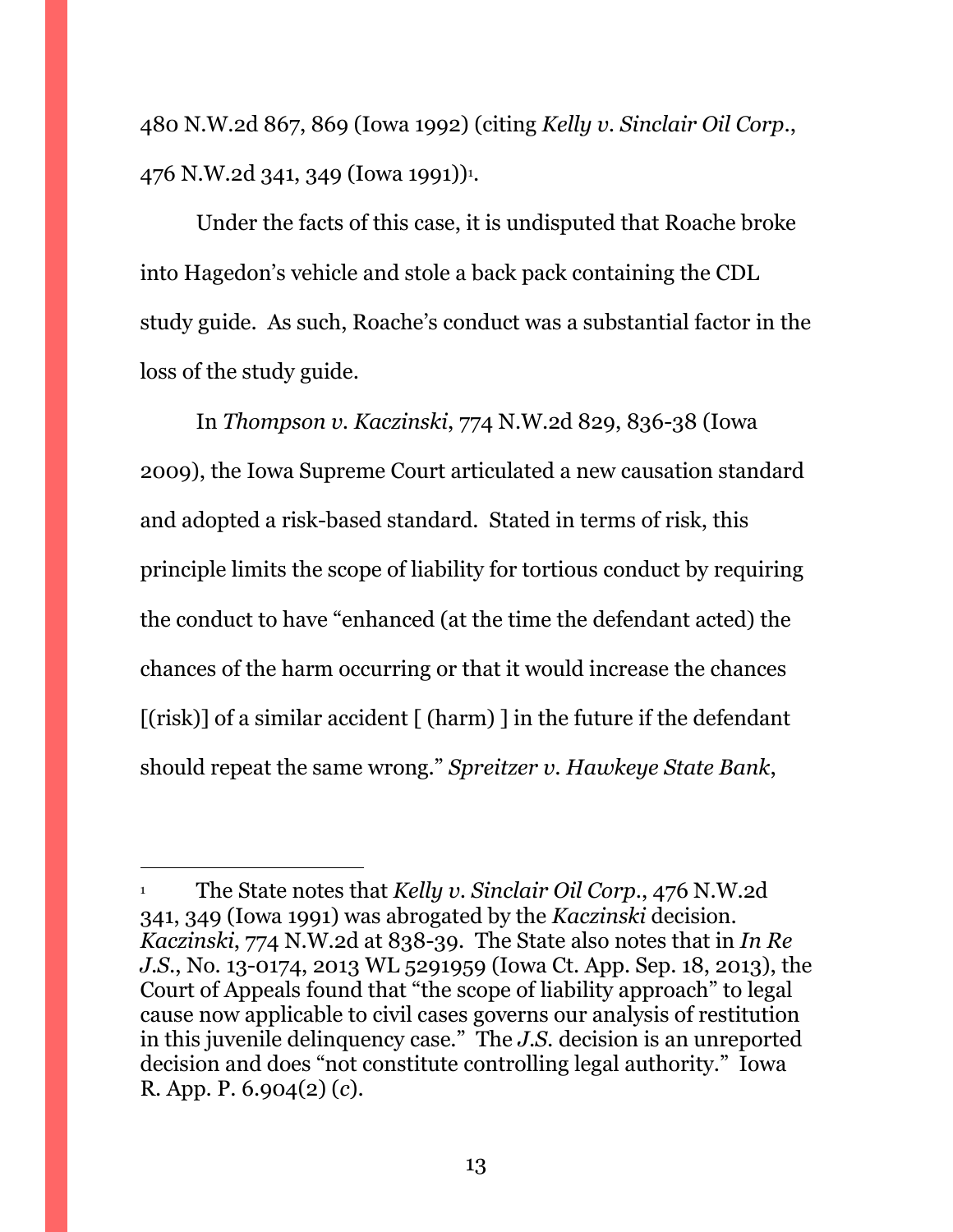779 N.W.2d 726, 741 (Iowa 2009) (citing *Zuchowicz v. United States*, 140 F.3d 381, 388 n. 7 (2d Cir.1998).

Under this analysis, a defendant's liability is limited to those harms that result from the risks that made the defendant's conduct tortious. *Kaczinski*, 774 N.W.2d at 838. The analysis is fact intensive and requires consideration of the risk and a determination of whether the harm at issue is a result of any of those risks. *Id*. Under the facts of this case, Roache's acts in breaking into Hagedon's car and taking the back pack with the study guide in it fall within the scope of liability. That is, when he stole an item (back pack) and that item contained other valuables (study guide), Roache is liable for the damage to those valuables.

In *State v. Adams*, 810 N.W.2d 365, 372 n.7 (Iowa 2012), the Iowa Supreme Court did not address whether the "'legal cause' aspect of the former proximate cause doctrine has any continuing viability in criminal cases" after *Kaczinski*. *Id.* at 372 n.7. The *Adams* court noted that proximate cause is established in a criminal case if the defendant's conduct is a "substantial factor" in bringing about the harm. *Id.* at 371. Under either standard the answer to the question of whether the victim's damages would have occurred in the absence of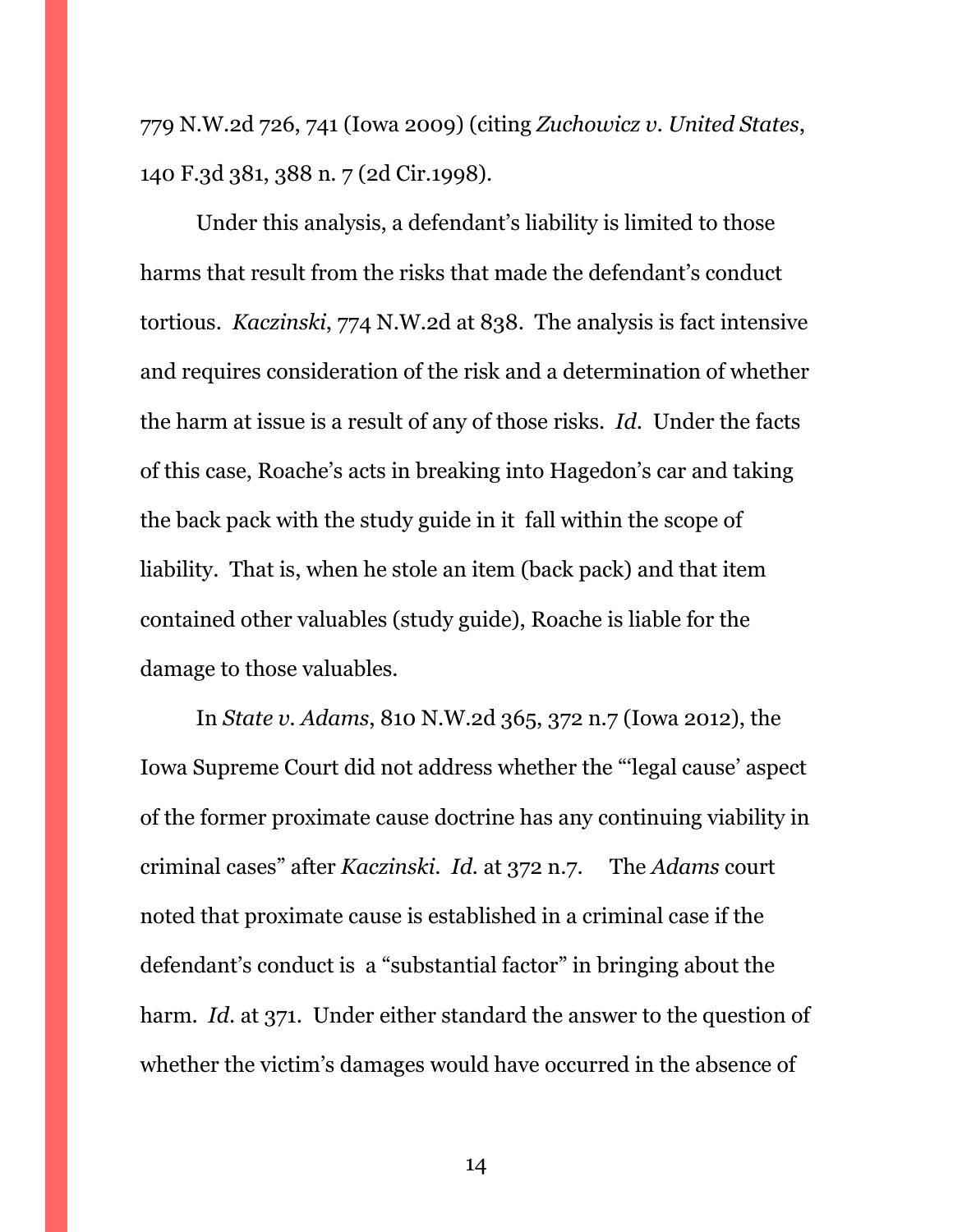the defendant's actions is the same. That is, the Hagedon would not have incurred the loss of the study guide in the absence of Roache's actions.

Roache also argues that the \$1900 restitution award is "excessive." Def. Brief at 20. Under the circumstances of this case, the award is not excessive. As set forth above, any damage that is causally related to an offender's criminal activities may be included in a restitution order. *State v. Bonstetter*, 637 N.W.2d 161, 165 (Iowa 2001); *State v. Mayberry*, 415 N.W.2d 644, 647 (Iowa 1995). A restitution order is not excessive if it bears a "reasonable relationship to the damage caused" by the offender's criminal act. *State v. Ihde*, 532 N.W.2d 827, 829 (Iowa Ct. App. 1995). The loss of the study guide, which is a copyrighted text and the property of Northland CDL Training has a \$1900 value. Exhs. 4, 5; App. 19-22. Contrary to Roache's claims that it is merely a small, soft covered booklet, and has no value, it has a tremendous value in that it is required to complete the CDL course and must be returned because of the value it has. Exhs. 4, 5; App. 19-22.

Roache also claims that the evidence does not establish that Hagedon actually sustained a loss and that Hagedon is not legally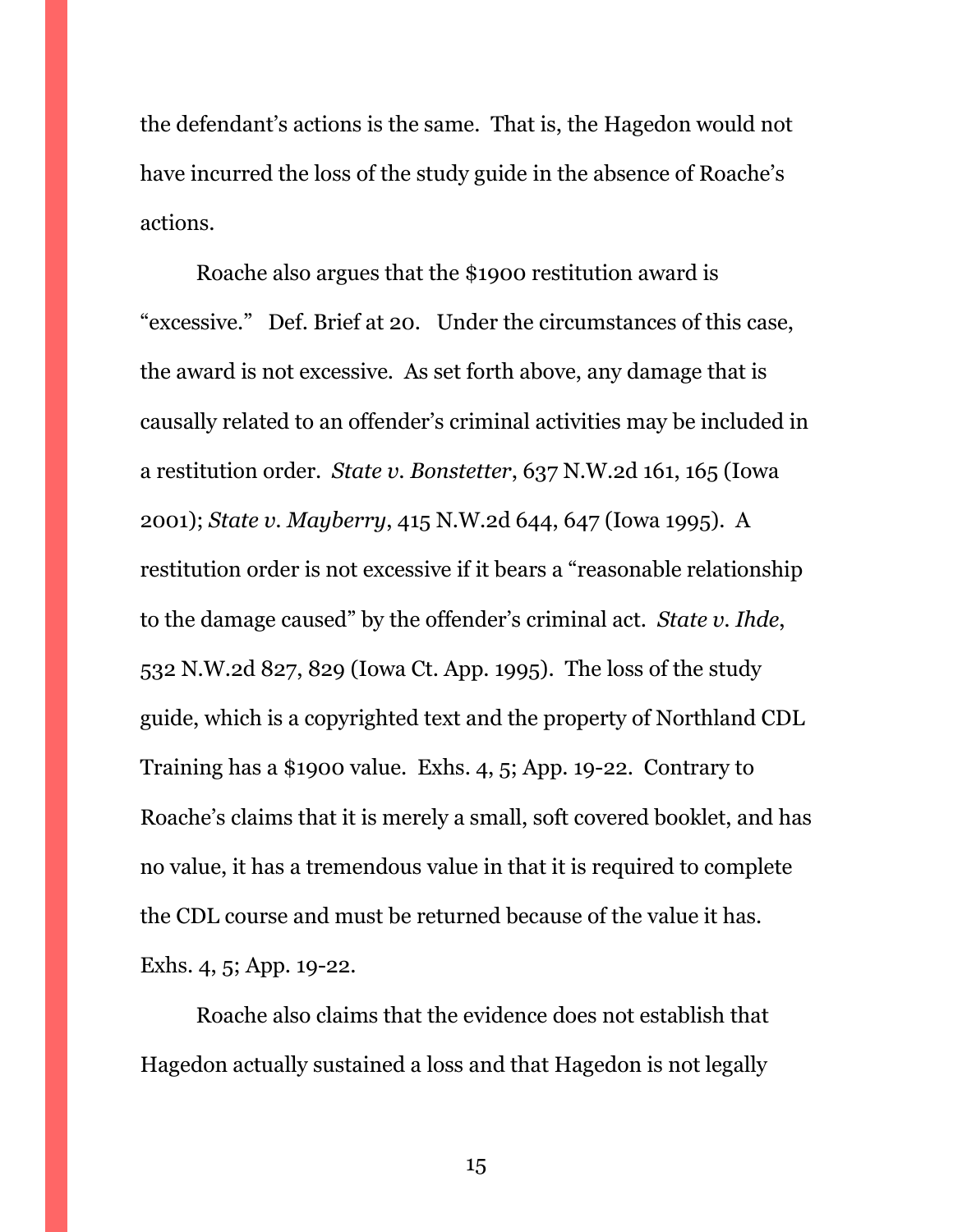obligated to pay Northland \$1900. Roache argues that Hagedon would not be "entitled to restitution in a civil case against Mr. Roache, because the 'fine' imposed by Northland CDL after the loss is not legally enforceable." Def. Brief at 21. Roache does not understand the purpose of restitution.

Restitution serves multiple purposes. It compensates the victim. *Teggatz,* 610 N.W.2d at 529 ("the purpose of restitution is to protect the public by compensating victims of criminal activity"). It is also rehabilitative in nature. "Restitution goes beyond revenue recovery and is designed to instill responsibility in criminal offenders." *State v. Izzolena,* 609 N.W.2d 541, 548 (Iowa 2000). When the court orders restitution, it must consider the appropriate goal of restitution desired in the particular circumstances of the case before it. *State v. Bonstetter*, 637 N.W.2d 161, 166 (Iowa 2001)

While restitution is *similar* to the rationale of tort under civil law, it does not follow the civil rules exactly. *State v. Mayberry*, 415 N.W.2d 644, 645-46 (Iowa 1987). For example, certain damages that would be allowed in a civil case are statutorily prohibited to be recovered as restitution. Iowa Code § 910.1(3). Additionally, the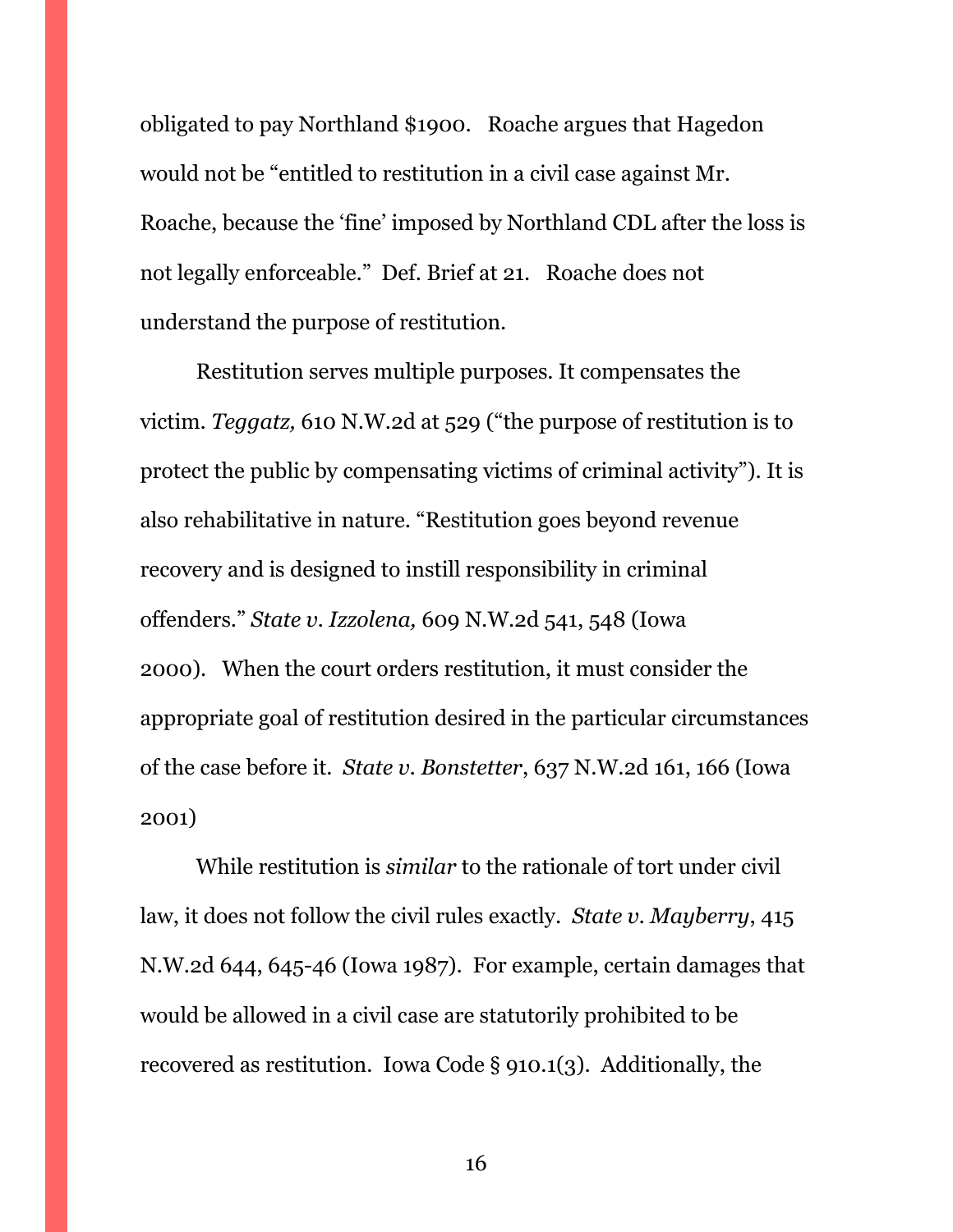restitution chapter allows for a minimum award of \$150,000 for conviction of a felony that results in death, which is essentially a liquidated damages provision. Iowa Code § 910.3B. Thus, the focus is not on what the civil rules would allow a plaintiff to recover but whether there is a causal connection between the amount of restitution sought and the offender's activities. *Bonstetter*, 637 N.W.2d at 165. Because Hagedon owes \$1900 to Northland CDL for the missing study guide, the restitution award is causally connected to Roache's criminal acts.

Roache also argues that the State failed to establish any evidence that the study guide had an actual value of \$1900. He asserts "the caselaw for damages would allow Northland to collect from Mr. Hagedon only the amount required to compensate them for the loss of the book – an amount which is negligible." Def. Brief at 24. He cites to no cases to support this proposition, however.

In *State v. Watts*, 587 N.W.2d 750, 752 (Iowa 1998), the court held that "a fact finder's method of calculating damages usually inheres in the award itself and is not subject to challenge." *See also LCI, Inc. v. Chipman*, 572 N.W.2d 158, 162 (Iowa 1997) (method of determining arbitrators' award inhered in award and could not be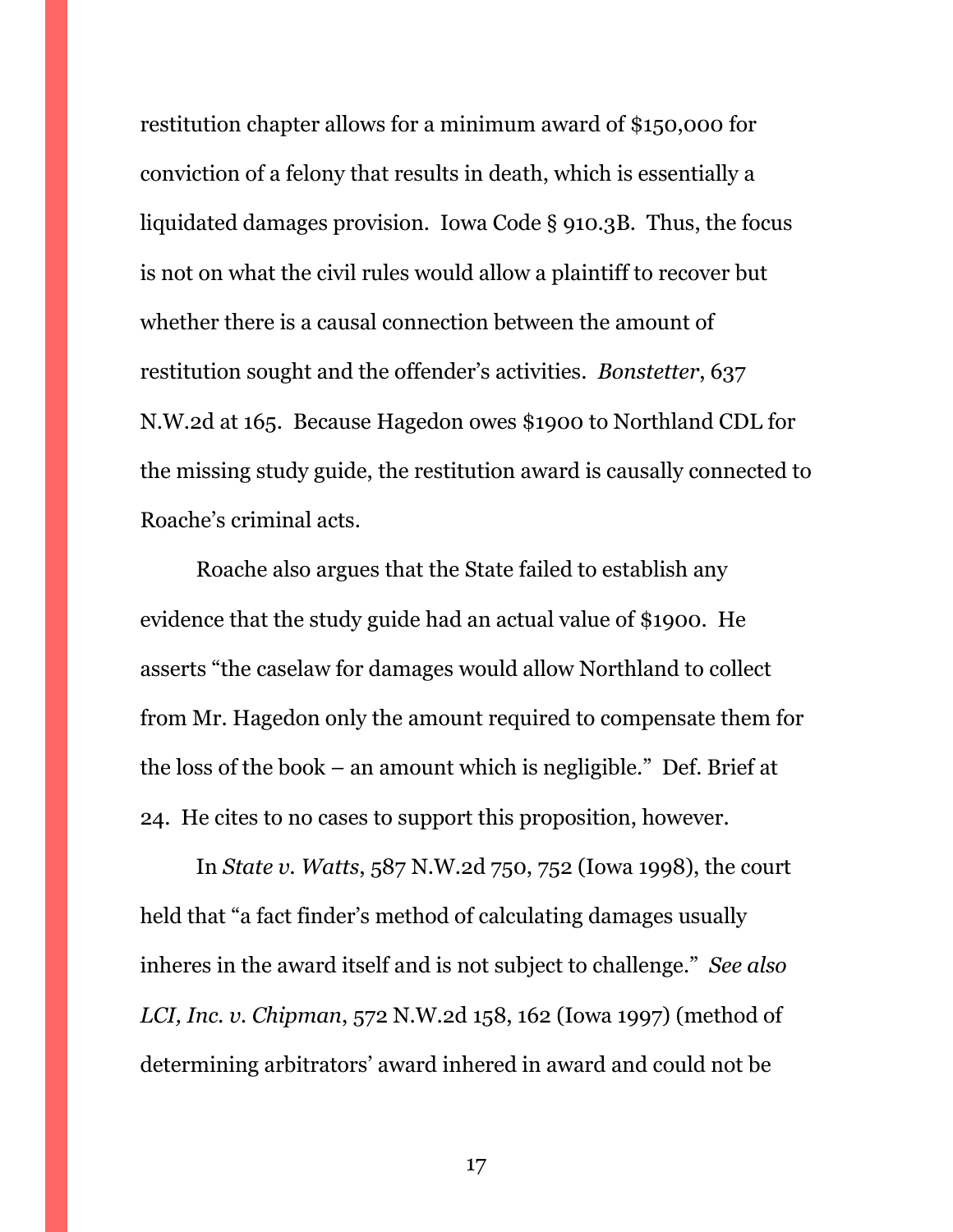challenged); *Weatherwax v. Koontz*, 545 N.W.2d 522, 524 (Iowa 1996) (method of assessing damages inheres in jury verdict). This court should follow existing precedent and affirm the district court's award of \$1900.

Roache also tries to analogize the facts of this case with that of *State v. Breen*, No. 14-0526, 2015 WL4481662 (Iowa Ct. App. July 22, 2015). In *Breen*, the victim, Cory Forbes, suffered severe injuries after he tried to stop Breen from shooting another man, Sean Hiepler, outside a bar. *Breen*, 2015 WL4481662, at 1. When Forbes was released from the hospital, his mother paid \$1019.64 to the hospital for medical supplies to care for her twenty-nine year old son. *Id.* 

Following his conviction for attempted murder, willful injury, and carrying weapons, the district court ordered Breen to pay \$1019.84 to Forbes's mother, Tonja, and \$98.157.86 to St. Luke's Hospital for Forbes's care. *Id*. Breen appealed the court's restitution order and argued that Tonja Forbes and St. Luke's do not qualify as victims under section 901.1(5). *Id.* at \*2. The Court of Appeals agreed and reversed the order. *Id*.

The Court of Appeals found that neither Tonja Forbes nor St. Luke's had a duty to pay for Forbes's medical expenses. *Id*. at \*4. The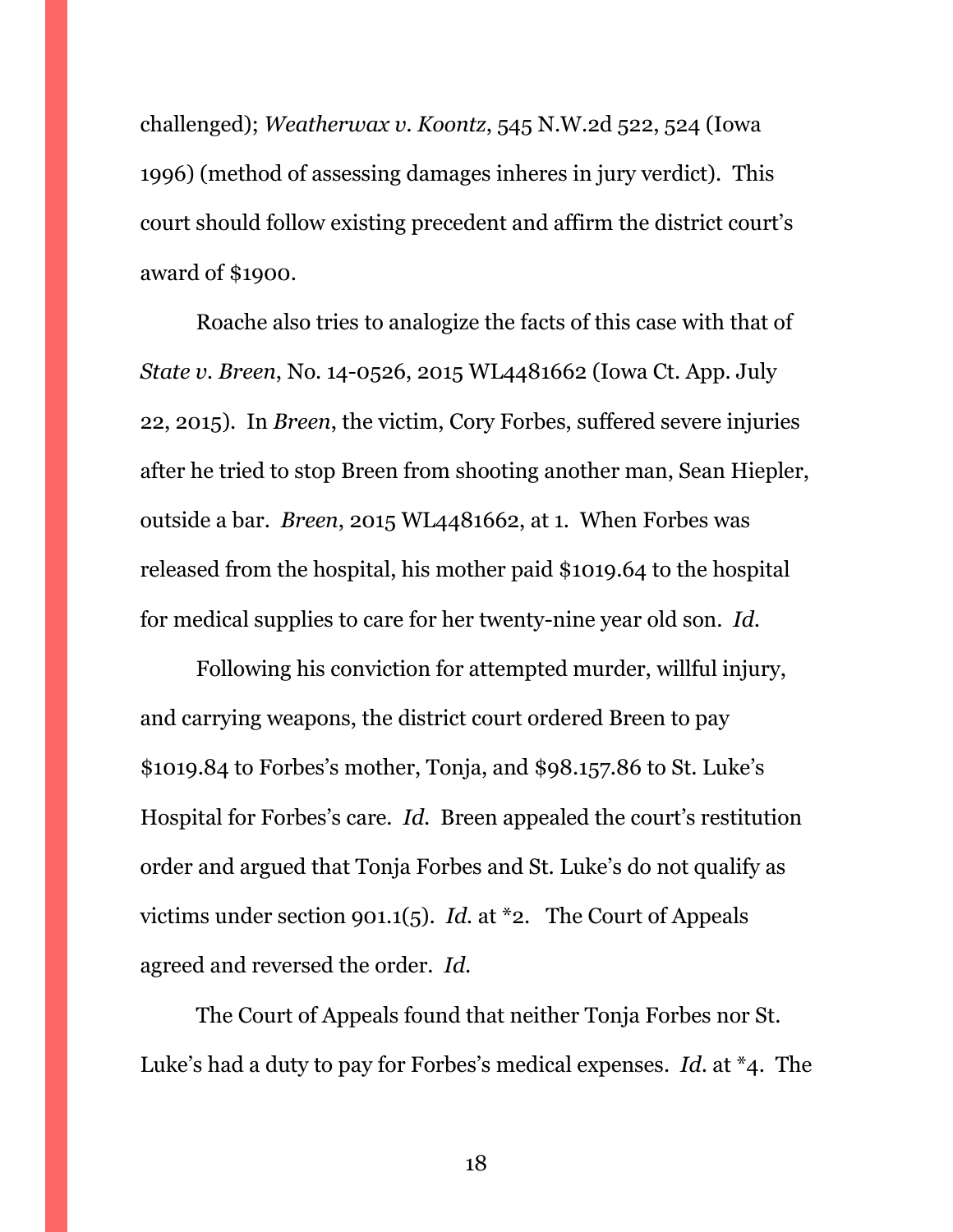court continued that "neither Tonja nor St. Luke's suffered economic losses as a *direct result* of Breen's criminal activity." *Id*. (Original emphasis). The Court of Appeals remanded the case to the district court to "enter a corrected restitution order reflecting that the full sum of \$99,176.77 *be paid to Forbes*." *Id*. (emphasis added).

The district court in this case did exactly what the Court of Appeals directed the B*reen* court to do. The district court ordered Roache to pay Hagedon \$1900 in restitution for the study guide. Order  $(5/20/17)$ ; App. 23-24. Under the terms of the agreements Hagedon signed, he must pay the \$1900 to Northland CDL. Exhs 4, 5; App. 19-22. Because Hagedon is responsible for the book, the district court acted properly when it ordered Roache to pay \$1900 in restitution to Hagedon for the loss of the study guide.

Finally, Roache asserts that the restitution order amounts to a fine and is a "de facto award of punitive damages." Def. Brief at 26. He further argues that because punitive damages cannot be awarded as restitution, this court should reverse the order. See Iowa Code § 910.1(3). This claim also lacks merit.

Punitive damages exist to punish a defendant who has "intentionally violated another's rights." *Papillon v. Jones*, 892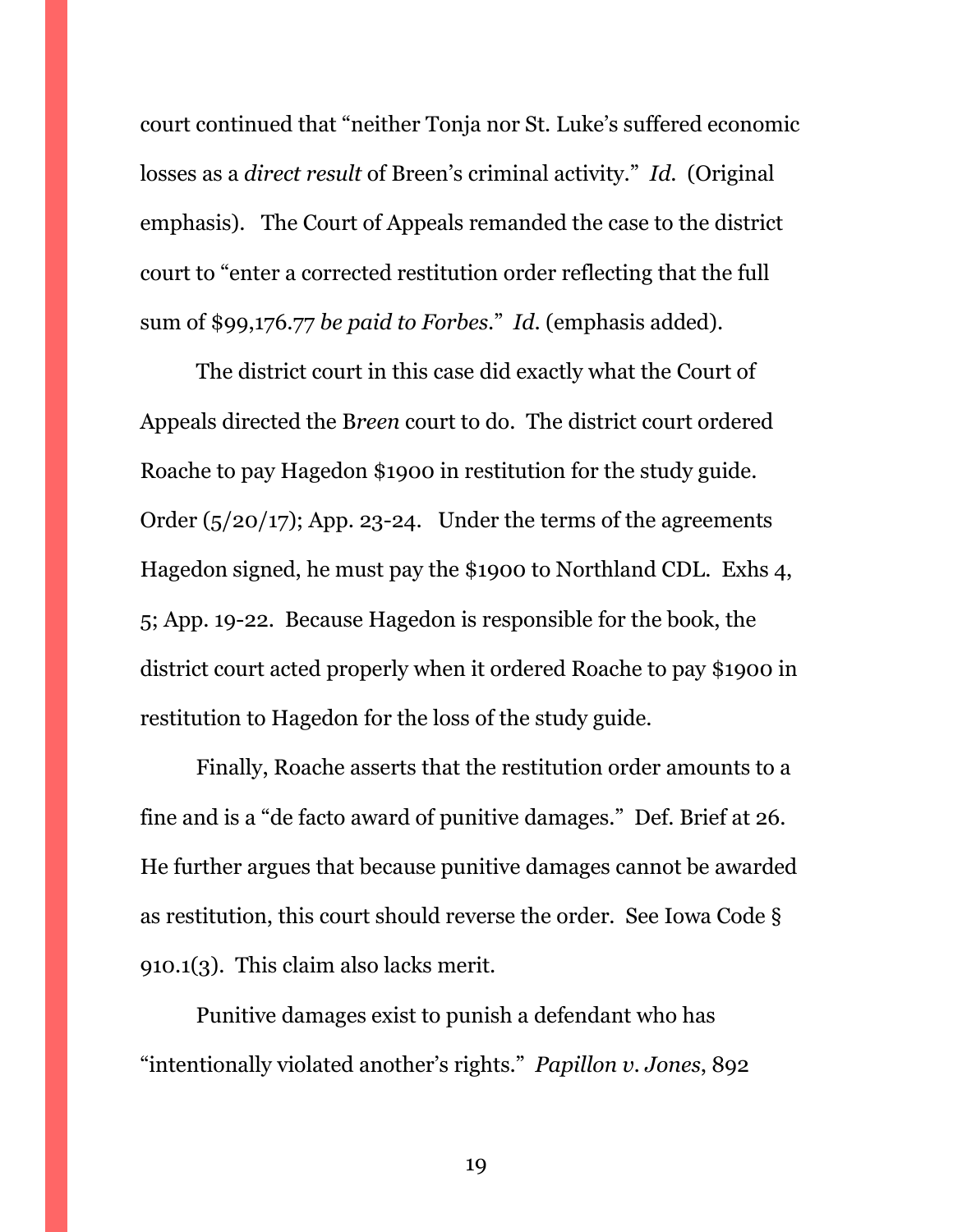N.W.2d 763, 771 (Iowa 2017). They serve to "deter the defendant, and others, from repeating the such conduct in the future." *Hamilton v. Mercantile Bank of Cedar Rapids*, 621 N.W.2d 401 407 (Iowa 2001).

The restitution award does not amount to a punitive damage. Rather, the restitution award is the actual damage for the lost study guide that Hagedon agreed to pay. Further, restitution is unlike any other "penal sanction." *Bonstetter*, 637 N.W.2d at 165. Restitution is designed to compensate the victim and instill responsibility in the offender. *Bonstetter*, 637 N.W.2d at 165. Because is remedial and rehabilitative, the district court acted within its discretion. Roache's claims must all be rejected.

#### **CONCLUSION**

<span id="page-19-1"></span><span id="page-19-0"></span>The district court's restitution order must be affirmed.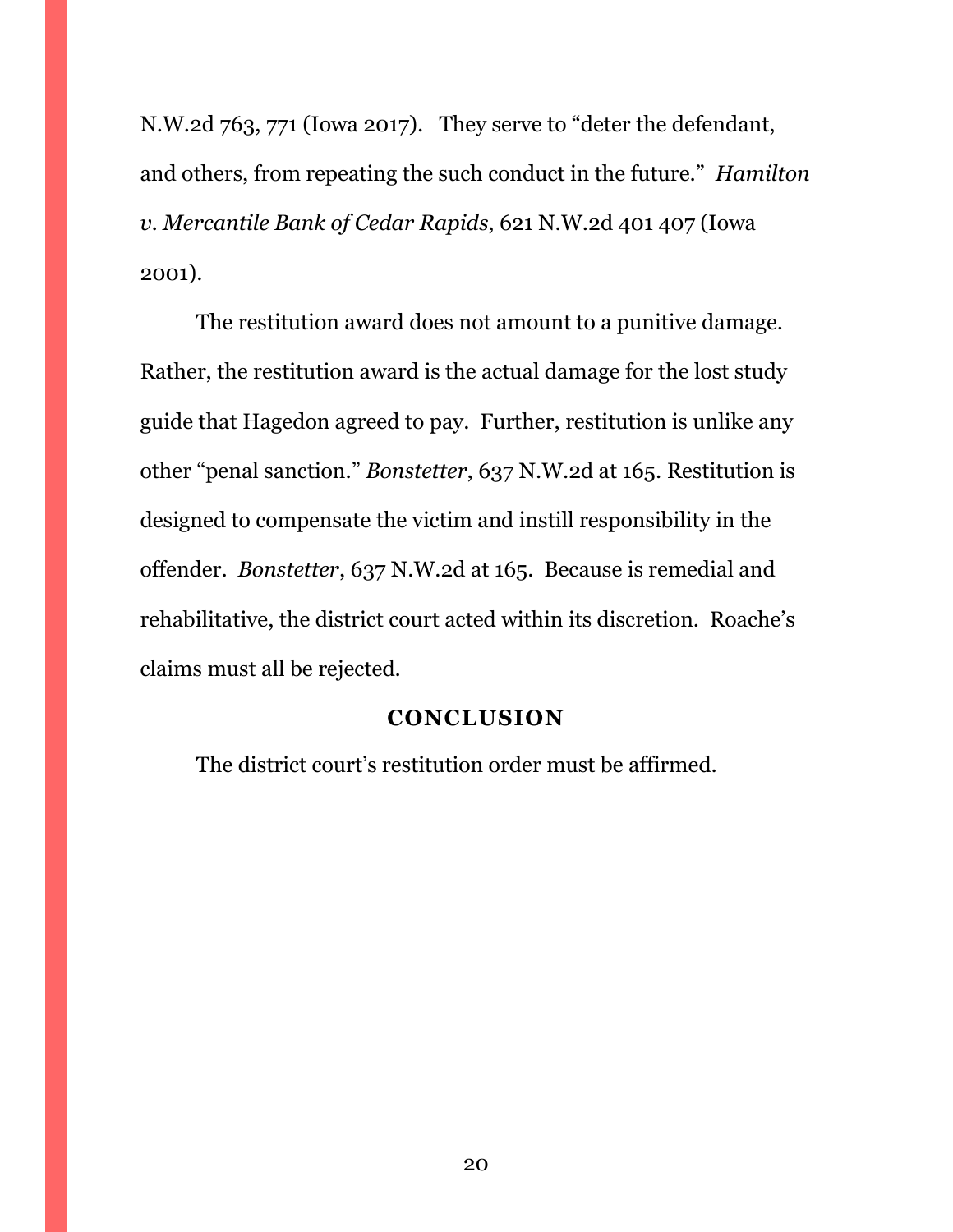### **REQUEST FOR NONORAL SUBMISSION**

This case involves several routine restitution challenges. Oral argument is not necessary to resolve this claim. In the event that argument is scheduled, the State requests to be heard.

Respectfully submitted,

THOMAS J. MILLER Attorney General of Iowa

partha & Front

**MARTHA E. TROUT** Assistant Attorney General Hoover State Office Bldg., 2nd Fl. Des Moines, Iowa 50319 (515) 281-5976 [martha.trout@ag.iowa.gov](mailto:martha.trout@ag.iowa.gov)